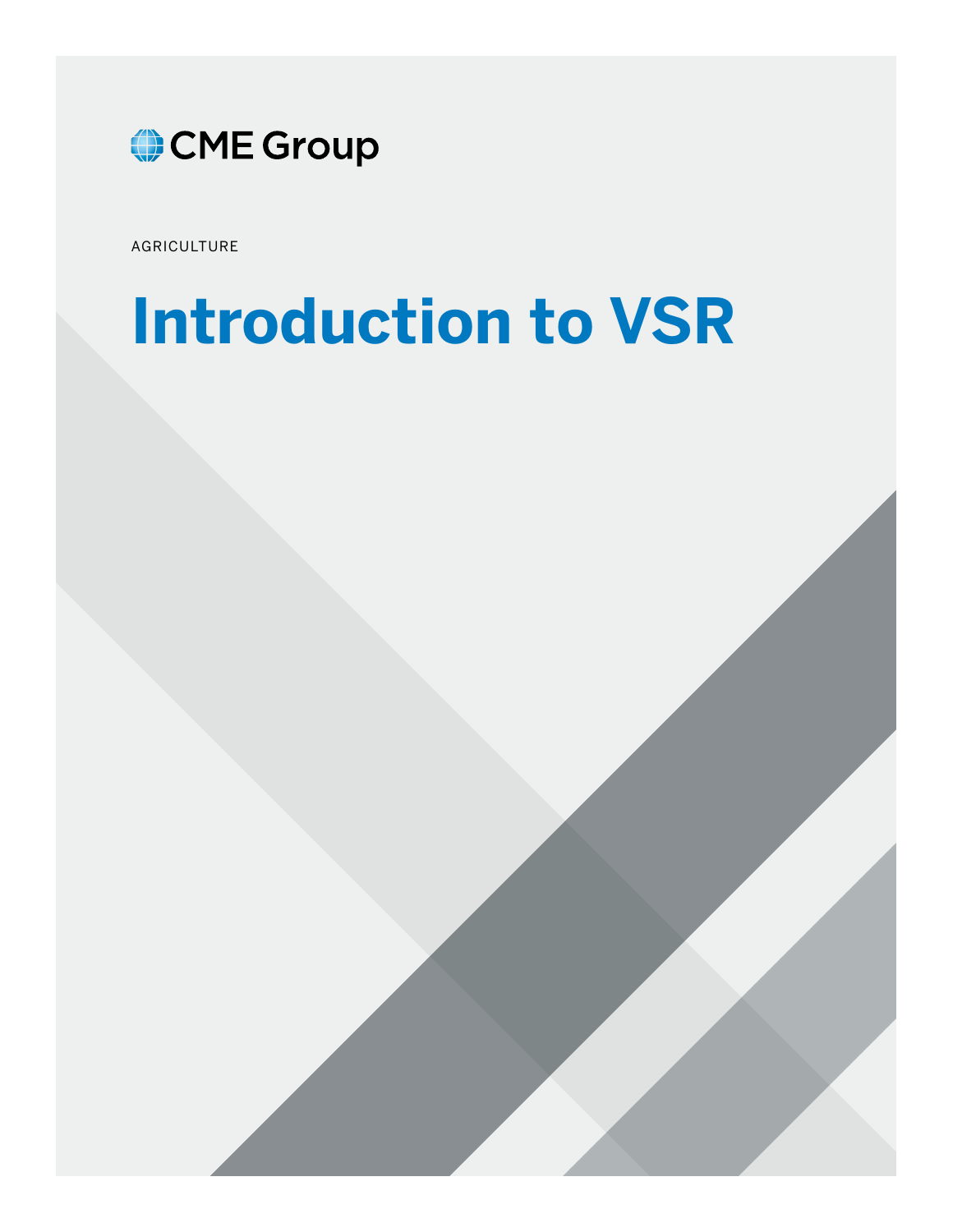The exchange specifies the maximum storage charge that an approved futures delivery elevator may charge someone holding one of their delivered shipping certificates. A Variable Storage Rate or "VSR" allows those storage charges to vary when certain conditions are met.

VSR improves cash-futures convergence at futures contract expiration when stocks of the commodity are either small or large relative to available storage capacity. Cash and futures prices almost always come together or "converge" as a futures contract enters delivery, but these prices can remain divergent when storage is in short supply. In the short-run, physical storage space is fixed. In a good production year, the demand for storage space increases relative to the fixed amount of available storage, and the price, or value, of storage increases. If the price to store physical grain exceeds the maximum storage charge allowed by the Exchange to carry shipping certificates, the cash price paid to farmers will remain below the futures price because the value of a commodity entitled to a below market storage rate is higher than that of the farmer delivered commodity because it will face full market storage rates. VSR identifies these types of conditions, and adjusts the Exchange defined maximum storage rate to reflect the true value being discovered in the physical market. The result of this dynamic storage rate is improved cash-futures convergence over a multitude of market conditions.

### **VSR Concept**

The basic idea behind VSR is to trigger higher storage rates that drive wider calendar spreads when those spreads are near financial full carry and trigger lower storage rates that allow narrower calendar spreads when those spreads are narrow or inverted. When grain stocks are large relative to available storage, calendar spreads become wide; however, when grain stocks are small relative to available storage, calendar spreads narrow. Research conducted by the University of Illinois suggests that the wheat market often exhibits poor cash-futures convergence when stocks are large and calendar spreads are 80 to 100 percent of financial full carry. However, convergence tends to be excellent when stocks are smaller and calendar spreads are less than 80 percent of financial full carry. The VSR mechanism continually expands storage and financial full carry until the calendar spreads fall below 80 percent of financial full carry. Alternatively, the VSR mechanism continually reduces storage and financial full carry until the calendar spreads are above 50 percent of financial full carry. When calendar

spreads are between 50 and 80 percent of financial full carry, no changes in maximum storage rates are triggered.

### **How VSR Works**

An important component of VSR is the concept of financial full carry, or the cost to take delivery of a wheat shipping certificate, carry that certificate to the next delivery period, and re-deliver that certificate during the next delivery period. The formula for financial full carry is:

# Days ∗ [(Interest/360 ∗ Futures Price)+ Daily Storage ] Where:

| $#$ Days = Number of calendar days from first delivery day<br>in the nearby contract to first delivery day in<br>the contract following the nearby contract |
|-------------------------------------------------------------------------------------------------------------------------------------------------------------|
| $Interest = 3$ -Month LIBOR rate $+ 200$ basis points                                                                                                       |
| Futures Price $=$ Settlement price for the nearby contract                                                                                                  |
| Daily Storage $=$ Current daily premium charge                                                                                                              |

For example, suppose there are 62 days between the first delivery day of the July Wheat futures contract and the first delivery day of the September Wheat futures contract. Assume that the current maximum daily storage rate is 16.5/100s of one cent per bushel per day. Further suppose the 3-Month LIBOR rate is 0.50 percent and full carry is calculated using LIBOR plus 200 basis points or 2.5 percent interest. Finally, suppose the July futures contract is priced at \$5.75 per bushel. Financial full carry would be calculated as:

 $62*$ [(.025/360  $*$  \$5.75) + .00165 ] = 12.70 cents. If the July contract is priced at \$5.75 per bushel and the September contract is priced at \$5.87 per bushel, the July-September spread of 12 cents would represent  $12 \div 12.70 = 94.5$  percent of financial full carry.

Using the VSR mechanism, on each business day from the 19th calendar day of the recently expired delivery month until the nearby contract option expiration date, the nearby calendar spread and financial full carry are calculated just as in the example above. Again, using the July contract as an example, on each business day from May 19 (May is the previous delivery month) until June 25 (June 25 is the July option expiration date) the July – September spread is calculated, financial full carry is calculated and the July – September spread is reported relative to financial full carry. The exchange also calculates the running average of this spread relative to financial full carry each business day on its website at [www.cmegroup.com/vsr.](www.cmegroup.com/vsr)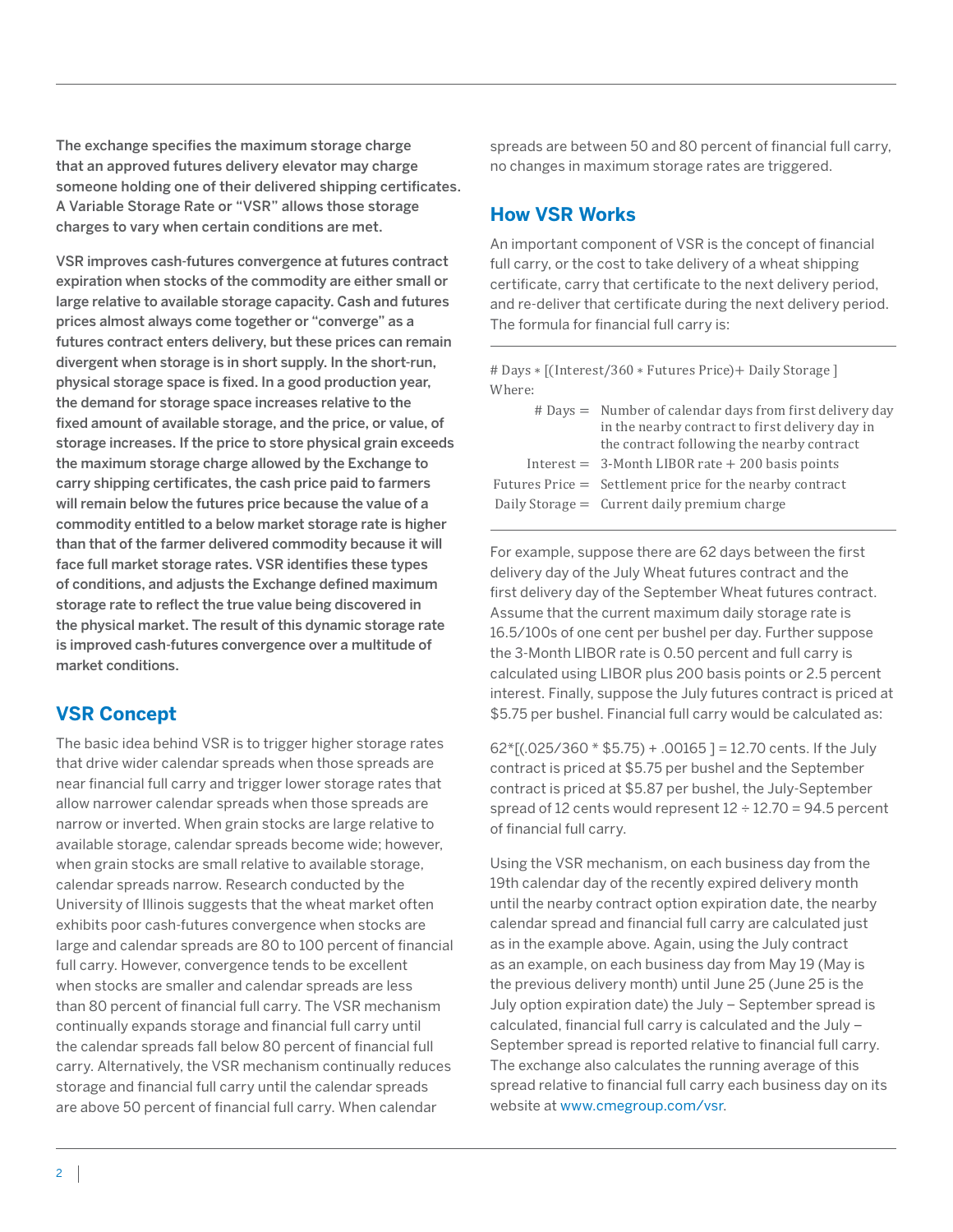Should the average carry during the observations period be 80 percent or greater of financial full carry, the daily maximum storage charge would increase by 10/100's of one cent per bushel (approximately 3 cents per bushel per month) beginning on the 18th calendar day following the delivery period of the nearby contract. For example, continuing with the previous example, if on June 25, the Jul – Sep spread has averaged 80 percent of financial full carry or greater, then beginning on July 18, the daily storage charge for all outstanding wheat shipping certificates will increase by 10/100's of one cent per bushel. Thus, if this was to occur, the daily storage charge would increase from 16.5/100s of one cent per bushel (approximately 5 cents per bushel per month) to 26.5/100s of one cent per bushel (approximately 8 cents per bushel per month).

If the running average carry is between 50 and 80 percent of financial full carry during the observation period, the daily storage charge remains unchanged.

Similarly, should the running average carry be 50 percent or less of financial full carry during the observation period, the daily storage charges would decrease by 10/100's of one cent per bushel beginning on the 18th calendar day following the delivery period of the nearby contract. However, the daily storage charge is not allowed to fall below the floor value of 16.5/100s of one cent per bushel, so even if the Jul – Sep spread used in the example above averaged less than 50 percent of financial full carry, it would not trigger a reduction in the daily storage rate because that rate would already be at its minimum value of 16.5/100s of one cent per bushel.

There is no upper limit on storage charges should spreads continue to trade above 80 percent of financial full carry. If the Jul-Sep spread averages above 80% of financial full carry and the daily storage charge is triggered higher to 26.5/100s on July 18. Then, beginning on July 19, the exchange would begin monitoring the Sep – Dec spread relative to full financial carry, which would now be larger because of the higher storage rate.

For example, assume the 3-month LIBOR rate plus 200 basis points is 2.25 per cent and there are 91 days between September 1 and December 1. Suppose September Wheat futures are trading at \$4.50 per bushel. Then, financial full carry for the Sep to Dec timeframe would be:

 $[(2.25/360 * $4.50) + .00265]$  26.67 cents

The September – December Wheat spread would be measured relative to financial full carry each day from July 19 until August 27, the day the September 2010 Wheat options expire. Suppose during this time the September – December Wheat spread averaged 25.5 cents, then the spread would be 25.5 / 26.67 = 95.61 percent of full carry. This would trigger an increase in the daily storage rate from 26.5/100s of one cent per bushel to 36.5/100s of one cent per bushel (approximately 11 cents per bushel per month) beginning on September 18.

Then the process begins again, looking at the Dec – Mar spread relative to financial full carry beginning on September 19 Should the Dec – Mar spread average over 80 percent of full carry, the daily storage rate would again be increased, this time to 46.5/100s of one cent per bushel. Should the Dec – Mar spread average 50 percent of full carry or below, it would trigger the daily storage charge down 10/100s or back to 26.5/100s of one cent per bushel beginning on December 18.

Should the Dec-Mar spread average be greater than 50 percent of full carry but less than 80 percent of full carry, the daily storage charge would remain unchanged at 36.5/100s of one cent per bushel.

### **Summary**

To improve wheat cash and futures price convergence at futures contract expiration, a variable storage rate or VSR mechanism was implemented in Chicago SRW Wheat futures and is planned in the KC HRW Wheat futures with the March 2018 contract expiration . VSR is based on the concept of allowing Wheat futures contract maximum storage charges to increase when nearby spreads average 80 percent of financial full carry or more over a defined time period and allowing Wheat futures contract maximum storage charges to decrease when nearby spreads average 50 percent of financial full carry or less over a defined time period.

VSR results in improved cash-futures convergence under various underlying market conditions. The portion of price discovery that occurs in the basis gets transferred into the transparent futures spread markets, resulting in greater liquidity.